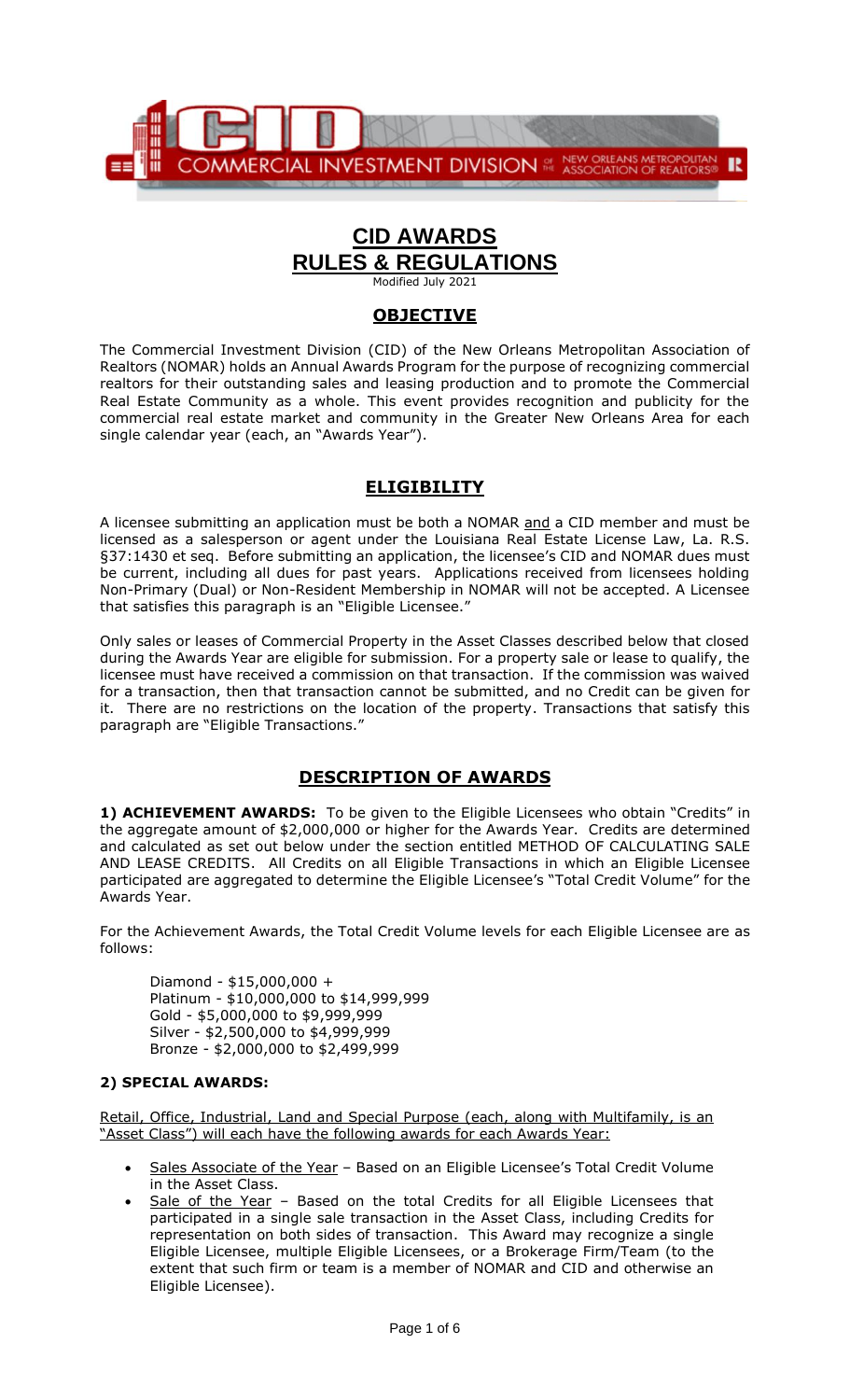Lease of the Year - Based on total Credits for a single lease transaction in the Asset Class, including Credits for representation on both sides of transaction. This Award may recognize a single Eligible Licensee, multiple Eligible Licensees, or a Brokerage Firm/Team (to the extent that such firm or team is a member of NOMAR and CID and otherwise an Eligible Licensee).

Multifamily will each have the following awards for each Awards Year:

- Sales Associate of the Year Based on an Eligible Licensee's Total Credit Volume in the Asset Class.
- Sale of the Year Based on the total Credits for a single Eligible Transaction in the Asset Class, including Credits of representation on both sides of transaction. This Award may recognize a single Eligible Licensee, multiple Eligible Licensees, or a Brokerage Firm/Team (to the extent that such firm or team is a member of NOMAR and CID and otherwise an Eligible Licensee).

NOTE: If the same Eligible Licensee wins both the Sale of the Year or Lease of the Year and the Sales Associate of the Year award in the same Asset Class, he/she will be recognized for all three awards with one trophy.

**3) DEAL OF THE YEAR:** Nominees shall be comprised of the "Sale of the Year," "Lease of the Year," and "Sale/Lease of the Year*"* winners for each Asset Class for that Awards Year, as well as any transaction with a base value of \$5 million or above that elects to be considered.

Criteria for selection include, but are not limited to:

- Economic Development/ Community Impact
- Complexity (Such as Tax Credits, P.I.L.O.T. s, T.I.F. s, Opportunity Zones, Zoning Variances/Changes, Public Private Partnerships, Neighborhood Transformation, Property)
- Other intangible qualities and/or factors that are not easily quantified (such as, but not limited to, design, construction methods/materials, amenities, etc.

The **Deal of the Year** will be selected by a **Blue-Ribbon Committee** comprised of **five (5)** voting members, each of whom is a seasoned professional who has been actively engaged in one or more specialty areas within the Commercial Real Estate Industry for more than ten (10) years. The specialty areas from which the members of the Blue-Ribbon Committee may be selected include, but are not limited, to the following:

- Architects
- Insurance Brokers
- Commercial Lenders
- Attorneys
- Title Company Representatives or Agents
- Commercial Contractors
- Commercial Engineers
- ULI/ICSC/SIOR/CCIM/IREM Louisiana Chapter Representatives
- Economic Development Agency Representatives
- **Developers**

The Blue-Ribbon Committee shall also include **three (3)** non-voting advisory members comprised of the following:

- A past President of CID;
- The CID Awards Committee Chair or Awards Committee Member; and
- A Third-Party Auditor.

The primary duties of the non-voting Blue-Ribbon Committee members shall be general oversight for purposes of assuring compliance with these Awards Rules and Regulations. In addition, the duty of the 3<sup>rd</sup> Party Auditor shall be to facilitate voting (all votes will be online).

All voting and non-voting members of the Blue-Ribbon Committee shall be selected by the Board of Directors of CID, and each shall sign a non-disclosure agreement prepared by CID. To avoid a conflict of interest, no more than one (1) voting member may be from the same firm, company, or household. If a conflict of interest of any type exists, be it perceived or actual, a voting member must disclose said conflict and recuse him or herself from voting. In the event of recusal due to a conflict, the past President of CID, who is a non-voting member, will either vote in place of the voting member with a conflict or appoint another person to do so.

**4) HONOR AWARDS:** Rising Star and Service to the Industry

• Nominated by CID Members, and the CID Awards Committee to select the winners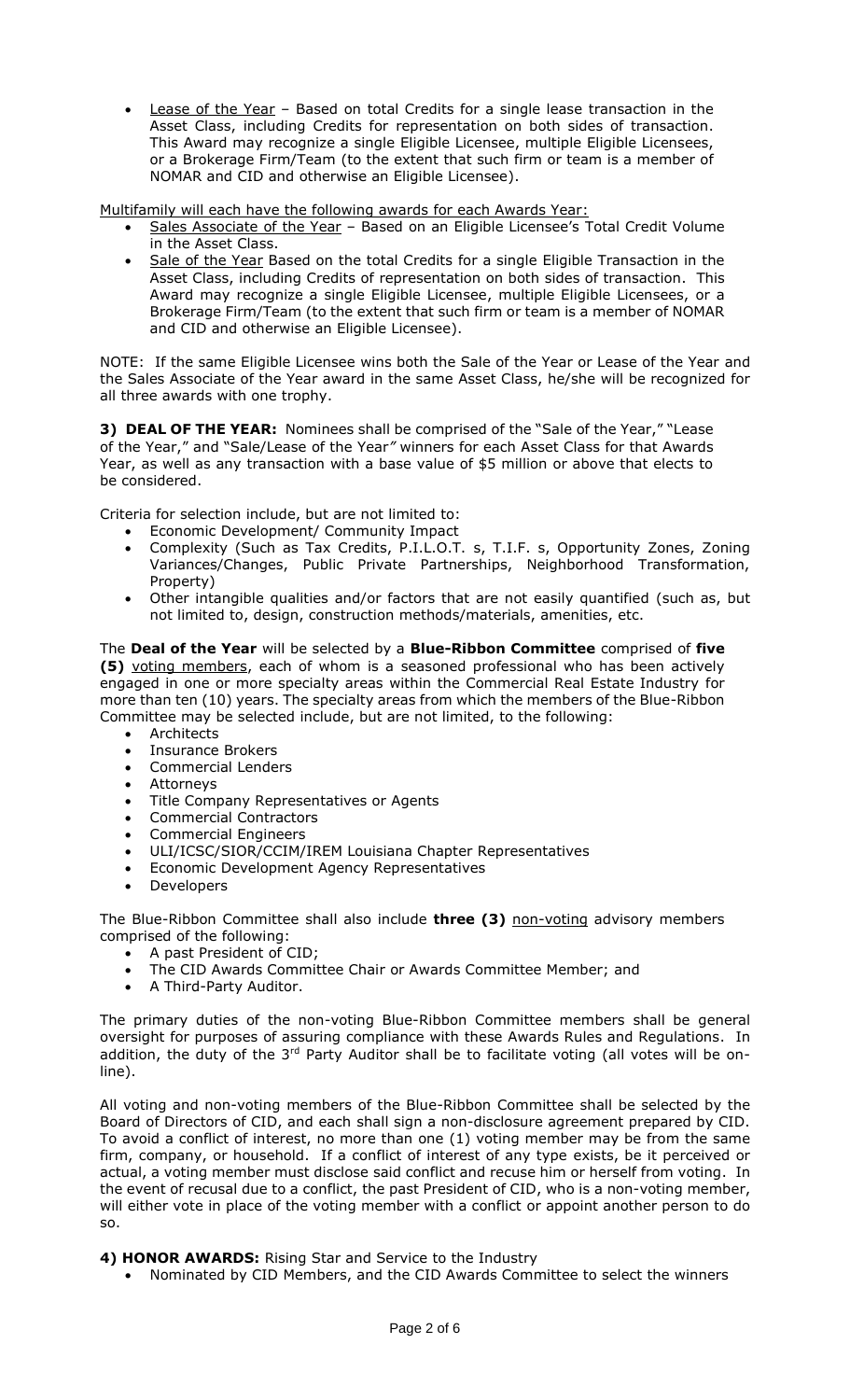• Not necessarily awarded every year

# **COMMERCIAL CATEGORIES**

**OFFICE:** Office properties are those used for general office purposes and to house management and clerical operations.

**RETAIL:** Retail properties are those used for displaying and selling various kinds of goods and services to the public at retail. Retail properties fall into three general categories: shopping centers, free standing/single tenant stores, and commercial strip center properties.

**INDUSTRIAL:** Industrial properties are those used primarily for the production, manufacturing, warehousing, fabrication, distribution, and transportation of raw materials and/or finished products.

**MULTI-FAMILY:** Multi-Family properties are those containing **five (5)** or more separate housing units for residential inhabitants either within one building or in more than one building if the buildings and the property on which they are located are sold or leased in a single transaction.

**LAND:** A property containing no improvements or containing only improvements that are intended to be removed immediately after the Act of Sale. Single residential lots are excluded, but residential developments containing five (5) or more lots qualify if sold or leased in a single transaction.

**SPECIAL-PURPOSE:** Property that does not fit into any of the above categories such as a hotel, church, school, hospital, or parking lot, but residential property with fewer than four (4) dwelling units and not sold or leased as part of a Multifamily transaction is not considered Special Purpose property and not eligible for an award.

NOTES:

- The category of a property is determined by the most recent use prior to the Act of Sale.
- Mixed-Use Commercial Category Determination: The Commercial Category of a mixeduse development containing more than **one (1)** commercial unit, will be determined by the development's asset class under which the highest volume of square footage falls.

# **METHOD OF CALCULATING SALE AND LEASE CREDITS**

#### 1) **GENERAL RULES:**

**▪** The "Credit" for a transaction is equal to the value of that transaction, determined as set out in this Section.

▪ Sales:

- Sales are considered in the Awards Year in which the sale closes.
- The maximum Credit available for the sale of a property is equal to the sale price of the property (the "Sale Price").
- Leases:
	- Leases are considered in the Awards Year in which the Lease Term commences.
	- The exercise of a renewal option is considered in the Awards Year in which the option is exercised.
	- The maximum Credit available for the lease of a property is equal to the aggregate fixed rent payable for the "Current Term" only (the "Lease Value").
	- For a lease executed during the Awards Year, the Current Term is the initial term. For example, if a lease executed during the Awards Year has an initial term of **five (5)** years, fixed rent of \$5,000 per year, and two five-year options, the maximum Credit for that lease will be equal to \$25,000 because only the initial term will be considered.
	- Notwithstanding the above rules, if the commission was calculated based on the fixed rent payable during a portion of the term, then Lease Value will be the aggregate fixed rent payable for the time period used in the calculation of the commission, and the "Current Term" will be the portion of the term for which that fixed rent was payable. For example, if a lease has a term of **ninetynine (99)** years, but commissions are calculated based only on fixed rent payable during the first **ten (10)** years of the term, then the "Current Term" of the lease will be the first **ten (10)** years, and the Lease Value will be the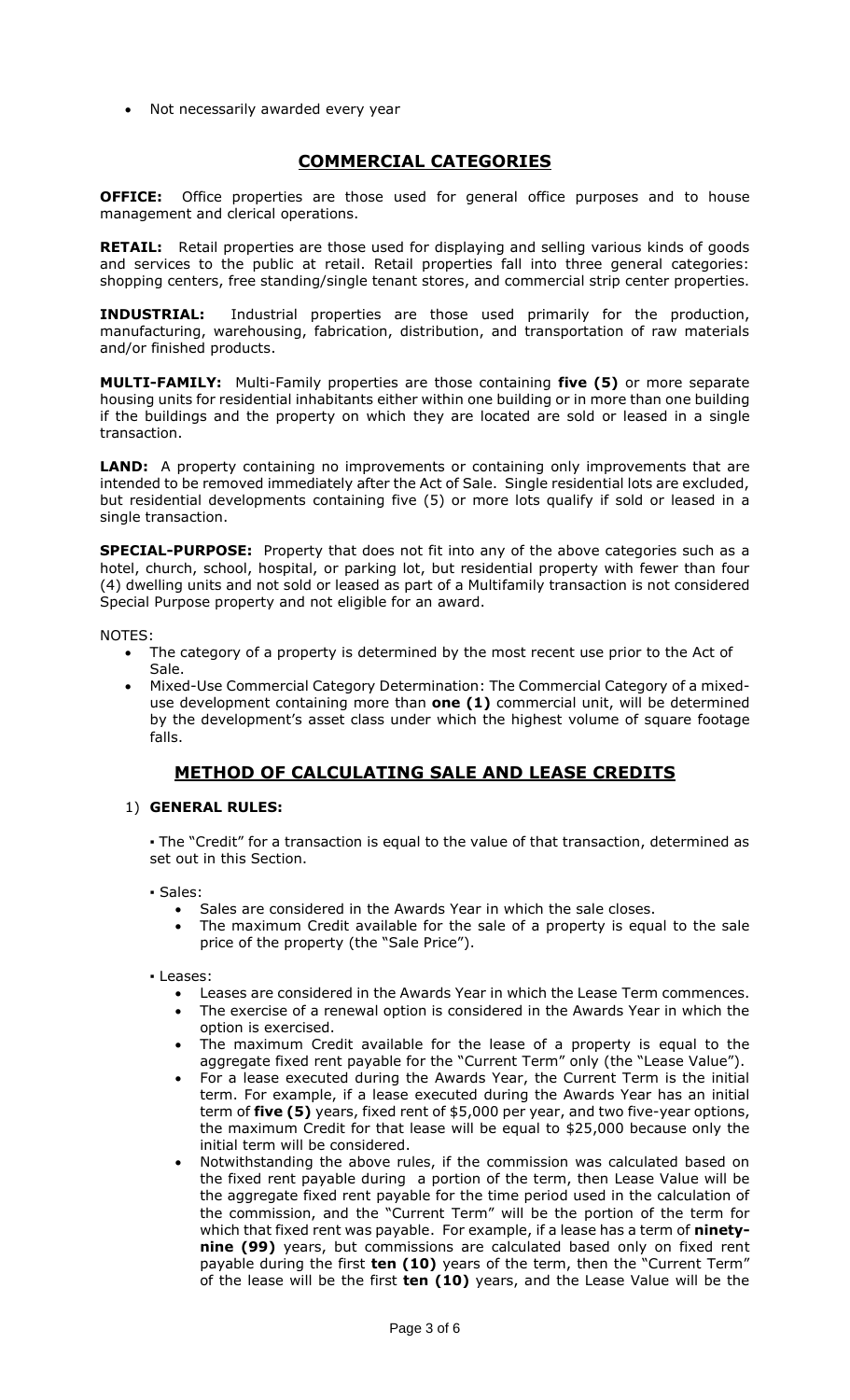fixed rent payable during those first ten (10) years.

- With respect to the exercise of a renewal option, the Current Term is the option term.
- Expense pass throughs and percentage rent will not be considered.
- Credits are given only for Eligible Transactions, as set out above.

#### 2) **ALLOCATION OF CREDITS:**

- If only one licensee is involved in a transaction, then that licensee will receive a Credit in the amount of full Sale Price or Lease Value, as the case may be. For example, if property having a Sale Price of \$100,000.00 was sold, then the licensee will receive Credit in the amount of \$100,000.00.
- If only one licensee was involved, but that licensee represented only one side of the transaction, and if fifty percent (50%) or more of the commission was waived, then the Credit will be fifty percent (50%) of the Sale Price or Lease Value, as the case may be. For example, if property having a Sale Price of \$100,000.00 was sold, the licensee represented only the seller, and fifty percent (50%) of the commission was waived, the licensee will receive Credit in the amount of \$50,000.00.If each side of the transaction has its own representative licensee who each receive a commission, then each of these licensees will receive a Credit in the amount of fifty percent (50%) of the Sale Price or Lease Value, as the case may be. For example, if property having a Sale Price of \$100,000.00 is sold and two licensees (a listing agent and selling agent) are involved, then each licensee shall receive a \$50,000 credit for the sale. If two or more licensees share either the listing or selling side of a transaction, then each of those licensees will receive Credit equal to the same percentage of the Sale Price or Lease Value as its percentage share of the aggregate commissions. For example, if **two (2)** licensees co-list a property and agree to share the listing portion of the commission equally, , a third licensee represents the purchaser and receives fifty (50%) of the commission, and this purchaser buys the property for a Sale Price of \$100,000.00, then the co-listing licensees will each receive a Credit of \$25,000 (25% of the Sale Price), and the purchaser's licensee will receive a Credit of \$50,000 (50% of the Sale Price).
- If any other real estate professional, whether a Louisiana licensee, an out-ofstate broker or agent, or another professional, whether acting as a broker or agent, as a consultant, or in any other capacity, receives a commission or other fee, including a referral fee, by reason of the closing of an Eligible Transaction, the applicable licensee's Credit shall be equal to the same percentage of the Sale Price or Lease Value as its percentage share of the aggregate commissions and fees paid on the transaction.

# **SUBMISSION OF APPLICATION**

▪ Applicants must submit ALL TRANSACTIONS on their application

• All applications must be submitted online

▪ Applications must be signed by applicant and applicant's manager verifying that the records of the submitted transaction or transactions for the Awards Year are true and accurate;

▪ All applicants are subject to AUDIT by the Awards Committee, whose decision is final. The auditor may request supporting documentation from the applicant. In the event that the applicant declines to comply with this request, the auditor can disqualify the transaction in question. Applicant may provide redacted documents.

# **CONFIDENITALITY**

All applications will be audited by a third party and will be held in confidence. Notwithstanding the foregoing, and except to the extent an applicant has requested that a specific transaction or specific transaction volumes be confidential, and if the applicant receives an Award, CID and NOMAR may publicly announce the transaction volume or sales of lease information used as a basis for the Award. No one from the CID Board or Awards Committee will be allowed to review the applications other than to the extent necessary for clarification.

# **COMMITTEE STRUCTURE**

A committee appointed by the CID Board will supervise the judging of all awards. ALL DECISIONS RENDERED BY THE COMMITTEE ARE FINAL.